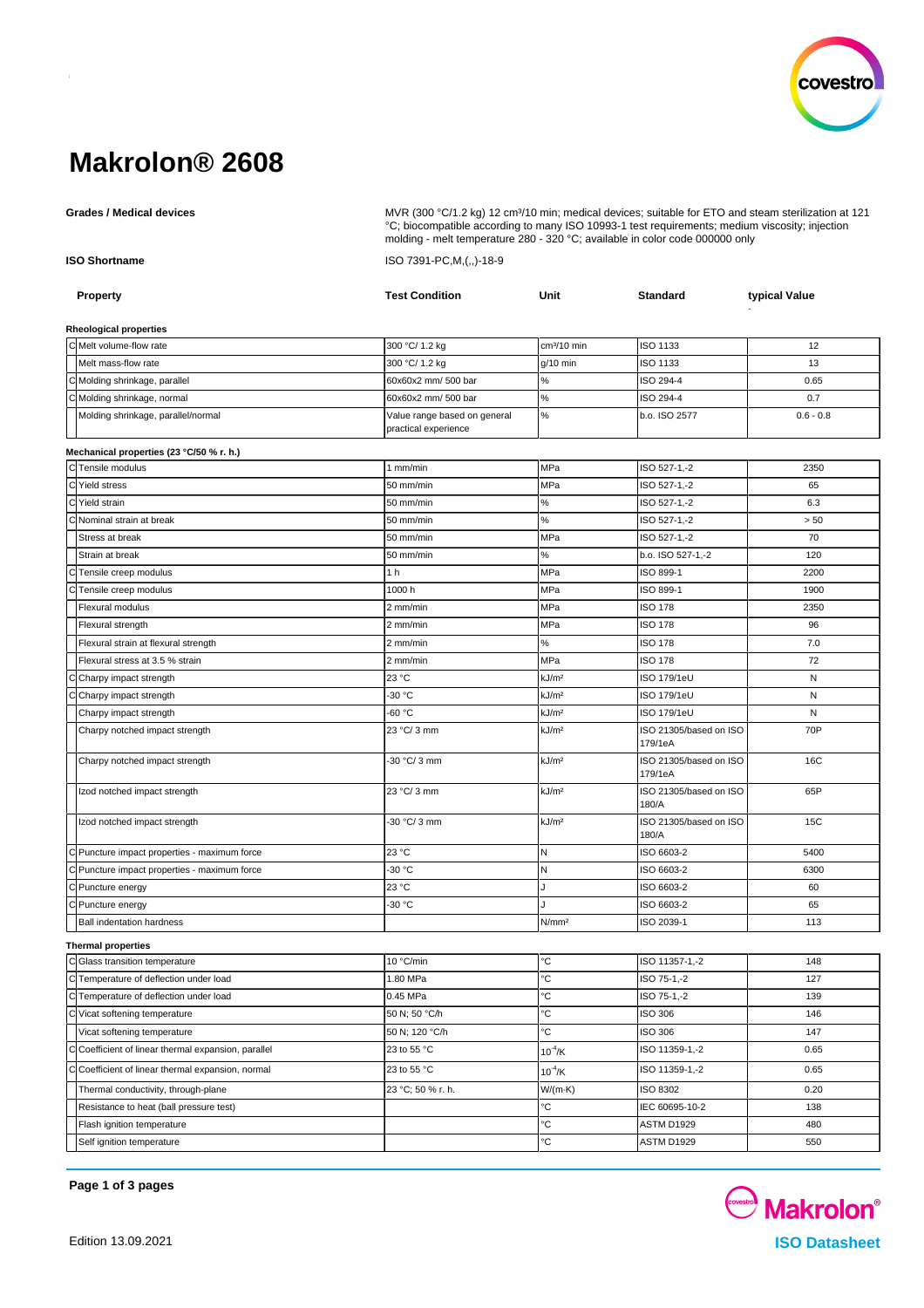

# **Makrolon® 2608**

| Property                                               | <b>Test Condition</b> | Unit              | <b>Standard</b> | typical Value   |
|--------------------------------------------------------|-----------------------|-------------------|-----------------|-----------------|
| Other properties (23 °C)                               |                       |                   |                 |                 |
| C Water absorption (saturation value)                  | Water at 23 °C        | $\%$              | ISO 62          | 0.30            |
| C Water absorption (equilibrium value)                 | 23 °C; 50 % r. h.     | %                 | ISO 62          | 0.12            |
| d<br>Density                                           |                       | kg/m <sup>3</sup> | ISO 1183-1      | 1200            |
| <b>Bulk density</b>                                    | Pellets               | kq/m <sup>3</sup> | ISO 60          | 660             |
| <b>Material specific properties</b>                    |                       |                   |                 |                 |
| Refractive index                                       | Procedure A           |                   | <b>ISO 489</b>  | 1.586           |
| Haze for transparent materials                         | 3 mm                  | $\%$              | ISO 14782       | < 0.8           |
| Luminous transmittance (clear transparent materials)   | 1 <sub>mm</sub>       | $\%$              | ISO 13468-2     | 89              |
| C Luminous transmittance (clear transparent materials) | 2 mm                  | $\%$              | ISO 13468-2     | 89              |
| Luminous transmittance (clear transparent materials)   | 3 mm                  | $\%$              | ISO 13468-2     | 88              |
| Luminous transmittance (clear transparent materials)   | 4 mm                  | $\%$              | ISO 13468-2     | 87              |
| Processing conditions for test specimens               |                       |                   |                 |                 |
| C Injection molding - Melt temperature                 |                       | °C                | <b>ISO 294</b>  | 290             |
| C Injection molding - Mold temperature                 |                       | °C                | <b>ISO 294</b>  | 80              |
| C Injection molding - Injection velocity               |                       | mm/s              | <b>ISO 294</b>  | 200             |
| Recommended processing and drying conditions           |                       |                   |                 |                 |
| Melt temperatures                                      |                       | °C                |                 | 280 - 320       |
| Standard Melt temperature                              |                       | °C                |                 | 300             |
| Barrel Temperatures - Rear                             |                       | °C                |                 | $250 - 270$     |
| Barrel Temperatures - Middle                           |                       | °C                |                 | 270 - 290       |
| Barrel Temperatures - Front                            |                       | °C                |                 | $285 - 305$     |
| Barrel Temperatures - Nozzle                           |                       | °C                |                 | $270 - 305$     |
| <b>Mold Temperatures</b>                               |                       | °C                |                 | $70 - 110$      |
| Hold Pressure (% of injection pressure)                |                       | $\%$              |                 | $50 - 75$       |
| Plastic Back Pressure (specific)                       |                       | bar               |                 | $100 - 200$     |
| Peripheral Screw Speed                                 |                       | m/s               |                 | $0.05 - 0.2$    |
| Shot-to-Cylinder Size                                  |                       | $\%$              |                 | $30 - 70$       |
| Dry Air Drying Temperature                             |                       | °C                |                 | 120             |
| Dry Air Drying Time                                    |                       | h                 |                 | $\overline{4}$  |
| Moisture Content max. (%)                              |                       | $\%$              |                 | $= 0.02$        |
| Vent Depth                                             |                       | mm                |                 | $0.025 - 0.075$ |

**C** These property characteristics are taken from the CAMPUS plastics data bank and are based on the international catalogue of basic data for plastics according to ISO 10350.

Impact properties:  $N =$  non-break,  $P =$  partial break,  $C =$  complete break